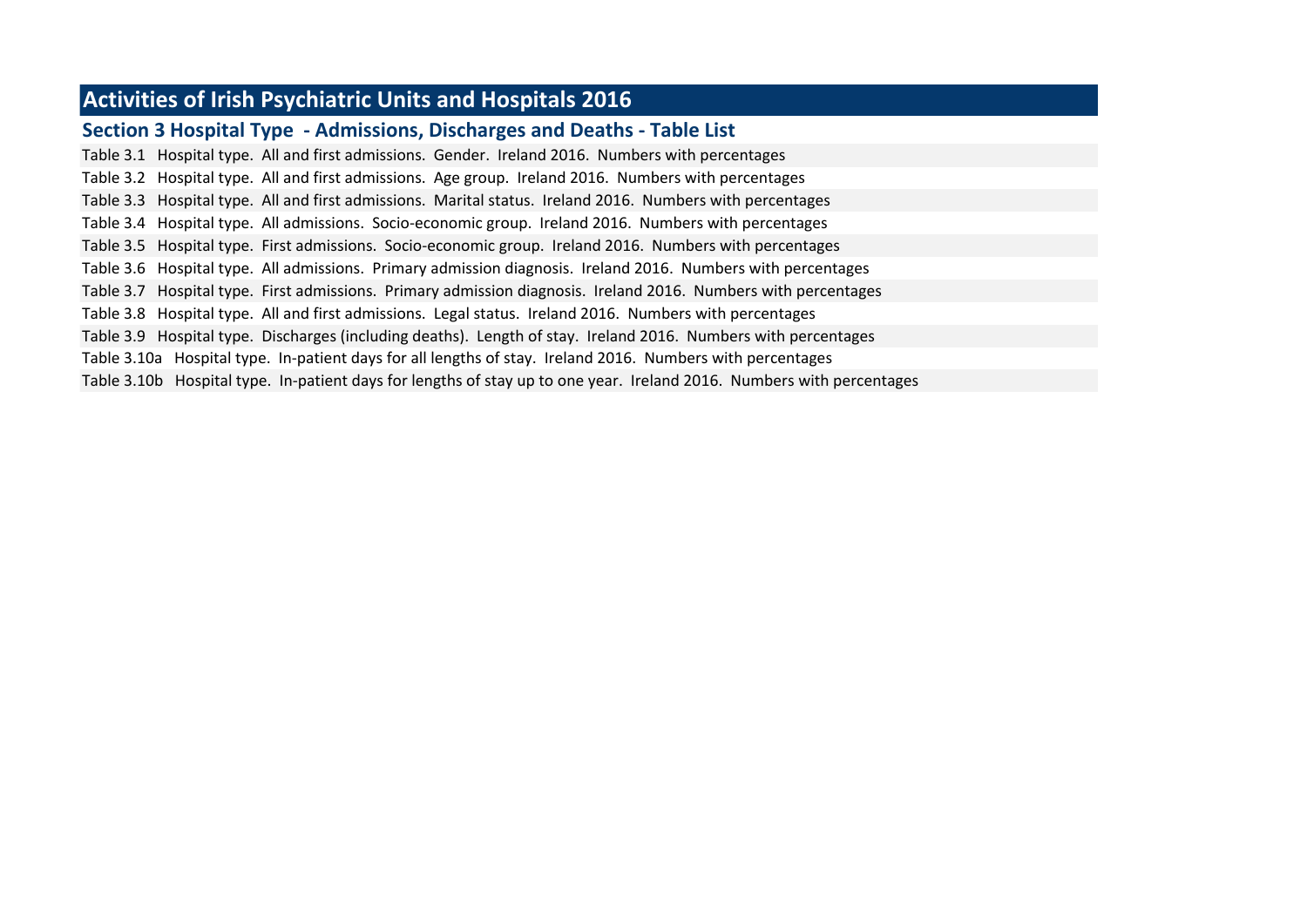## **Table 3.1 Hospital type. All and first admissions. Gender. Ireland 2016. Numbers with percentages**

|                                                    | <b>Numbers</b> |        |              |             |               |              |                      |  |  |
|----------------------------------------------------|----------------|--------|--------------|-------------|---------------|--------------|----------------------|--|--|
|                                                    |                | All    |              |             | <b>First</b>  |              | <b>Re-admissions</b> |  |  |
|                                                    | <b>Male</b>    | Female | <b>Total</b> | <b>Male</b> | <b>Female</b> | <b>Total</b> |                      |  |  |
| General hospital psychiatric units                 | 5,333          | 4,799  | 10,132       | 2,146       | 1,696         | 3,842        | 6,290                |  |  |
| Psychiatric hospitals/continuing care units        | 1,618          | 1,287  | 2,905        | 506         | 356           | 862          | 2,043                |  |  |
| Independent/private and private charitable centres | 1,685          | 2,568  | 4,253        | 611         | 782           | 1,393        | 2,860                |  |  |
| <b>Total</b>                                       | 8,636          | 8,654  | 17,290       | 3,263       | 2,834         | 6,097        | 11,193               |  |  |
|                                                    |                |        |              | Percentages |               |              |                      |  |  |
| General hospital psychiatric units                 | 52.64          | 47.36  | 100.00       | 55.86       | 44.14         | 100.00       | 62.08                |  |  |
| Psychiatric hospitals/continuing care units        | 55.70          | 44.30  | 100.00       | 58.70       | 41.30         | 100.00       | 70.33                |  |  |
| Independent/private and private charitable centres | 39.62          | 60.38  | 100.00       | 43.86       | 56.14         | 100.00       | 67.25                |  |  |
| <b>Total</b>                                       | 49.95          | 50.05  | 100.00       | 53.52       | 46.48         | 100.00       | 64.74                |  |  |

**Source: National Psychiatric In-patient Reporting System (NPIRS), Health Research Board**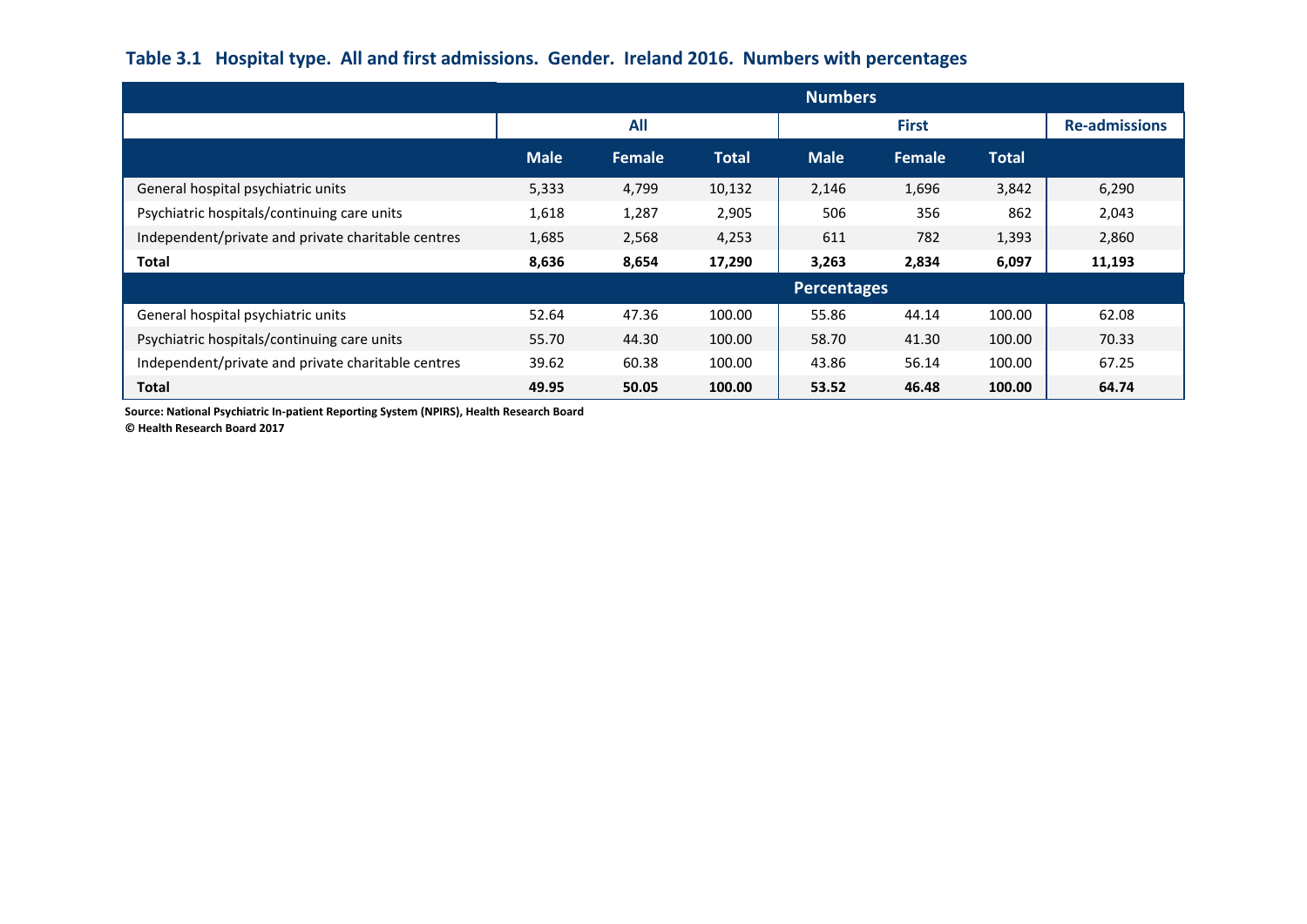|              | <b>Numbers</b>                               |                                 |                                                              |              |                                              |                                 |                                                              |              |  |  |  |
|--------------|----------------------------------------------|---------------------------------|--------------------------------------------------------------|--------------|----------------------------------------------|---------------------------------|--------------------------------------------------------------|--------------|--|--|--|
|              |                                              |                                 | <b>All</b>                                                   |              |                                              |                                 | <b>First</b>                                                 |              |  |  |  |
|              | <b>General hospital</b><br>psychiatric units | <b>Psychiatric</b><br>hospitals | Independent/<br>private<br>and private<br>charitable centres | <b>Total</b> | <b>General hospital</b><br>psychiatric units | <b>Psychiatric</b><br>hospitals | Independent/<br>private<br>and private<br>charitable centres | <b>Total</b> |  |  |  |
| Under 18     | 61                                           | 6                               | $\mathbf{0}$                                                 | 67           | 51                                           | $\mathbf{3}$                    | $\mathbf{0}$                                                 | 54           |  |  |  |
| 18-19        | 358                                          | 82                              | 115                                                          | 555          | 235                                          | 35                              | 72                                                           | 342          |  |  |  |
| $20 - 24$    | 1,055                                        | 274                             | 304                                                          | 1,633        | 516                                          | 108                             | 157                                                          | 781          |  |  |  |
| 25-34        | 2,214                                        | 603                             | 467                                                          | 3,284        | 900                                          | 180                             | 164                                                          | 1,244        |  |  |  |
| 35-44        | 2,260                                        | 582                             | 639                                                          | 3,481        | 745                                          | 156                             | 214                                                          | 1,115        |  |  |  |
| 45-54        | 1,779                                        | 536                             | 742                                                          | 3,057        | 547                                          | 125                             | 221                                                          | 893          |  |  |  |
| 55-64        | 1,279                                        | 347                             | 884                                                          | 2,510        | 397                                          | 73                              | 241                                                          | 711          |  |  |  |
| 65-74        | 760                                          | 258                             | 650                                                          | 1,668        | 270                                          | 71                              | 177                                                          | 518          |  |  |  |
| 75 and over  | 366                                          | 217                             | 452                                                          | 1,035        | 181                                          | 111                             | 147                                                          | 439          |  |  |  |
| Unspecified  | $\mathbf 0$                                  | $\pmb{0}$                       | $\pmb{0}$                                                    | 0            | $\mathbf 0$                                  | $\boldsymbol{0}$                | 0                                                            | 0            |  |  |  |
| <b>Total</b> | 10,132                                       | 2,905                           | 4,253                                                        | 17,290       | 3,842                                        | 862                             | 1,393                                                        | 6,097        |  |  |  |
|              |                                              |                                 |                                                              |              | <b>Percentages</b>                           |                                 |                                                              |              |  |  |  |
| Under 18     | 0.60                                         | 0.21                            | 0.00                                                         | 0.39         | 1.33                                         | 0.35                            | 0.00                                                         | 0.89         |  |  |  |
| 18-19        | 3.53                                         | 2.82                            | 2.70                                                         | 3.21         | 6.12                                         | 4.06                            | 5.17                                                         | 5.61         |  |  |  |
| $20 - 24$    | 10.41                                        | 9.43                            | 7.15                                                         | 9.44         | 13.43                                        | 12.53                           | 11.27                                                        | 12.81        |  |  |  |
| 25-34        | 21.85                                        | 20.76                           | 10.98                                                        | 18.99        | 23.43                                        | 20.88                           | 11.77                                                        | 20.40        |  |  |  |
| 35-44        | 22.31                                        | 20.03                           | 15.02                                                        | 20.13        | 19.39                                        | 18.10                           | 15.36                                                        | 18.29        |  |  |  |
| 45-54        | 17.56                                        | 18.45                           | 17.45                                                        | 17.68        | 14.24                                        | 14.50                           | 15.87                                                        | 14.65        |  |  |  |
| 55-64        | 12.62                                        | 11.94                           | 20.79                                                        | 14.52        | 10.33                                        | 8.47                            | 17.30                                                        | 11.66        |  |  |  |
| 65-74        | 7.50                                         | 8.88                            | 15.28                                                        | 9.65         | 7.03                                         | 8.24                            | 12.71                                                        | 8.50         |  |  |  |
| 75 and over  | 3.61                                         | 7.47                            | 10.63                                                        | 5.99         | 4.71                                         | 12.88                           | 10.55                                                        | 7.20         |  |  |  |
| Unspecified  | 0.00                                         | 0.00                            | 0.00                                                         | 0.00         | 0.00                                         | 0.00                            | 0.00                                                         | 0.00         |  |  |  |
| <b>Total</b> | 100.0                                        | 100.0                           | 100.0                                                        | 100.0        | 100.0                                        | 100.0                           | 100.0                                                        | 100.0        |  |  |  |

# **Table 3.2 Hospital type. All and first admissions. Age group. Ireland 2016. Numbers with percentages**

**Source: National Psychiatric In-patient Reporting System (NPIRS), Health Research Board**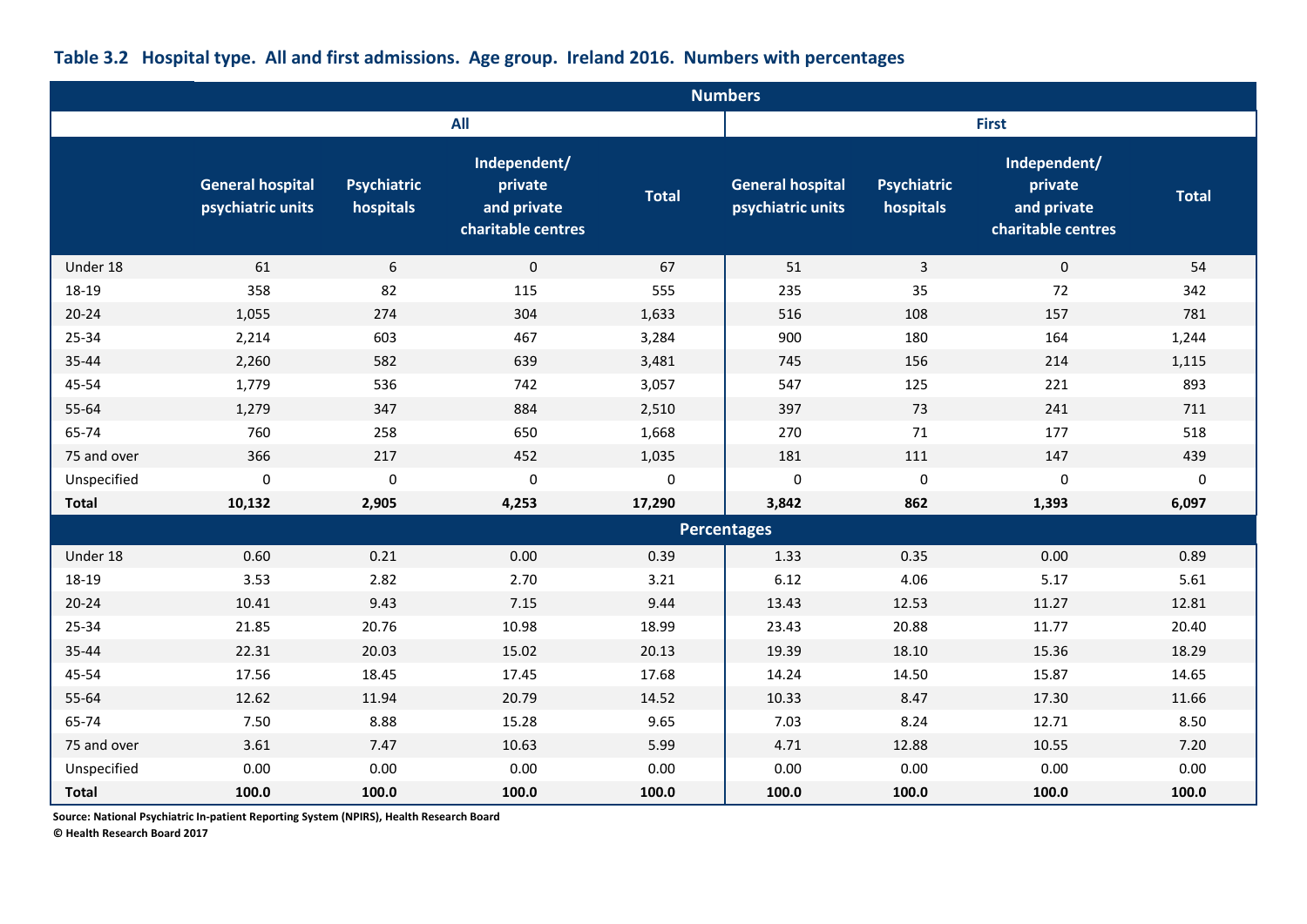|  |  |  |  |  | Table 3.3 Hospital type. All and first admissions. Marital status. Ireland 2016. Numbers with percentages |
|--|--|--|--|--|-----------------------------------------------------------------------------------------------------------|
|--|--|--|--|--|-----------------------------------------------------------------------------------------------------------|

|                       |                                              |                      | <b>All</b>                                                   | <b>First</b> |                                              |                                 |                                                              |              |  |
|-----------------------|----------------------------------------------|----------------------|--------------------------------------------------------------|--------------|----------------------------------------------|---------------------------------|--------------------------------------------------------------|--------------|--|
|                       | <b>General hospital</b><br>psychiatric units | sychiatric hospitals | Independent/<br>private<br>and private<br>charitable centres | <b>Total</b> | <b>General hospital</b><br>psychiatric units | <b>Psychiatric</b><br>hospitals | Independent/<br>private<br>and private<br>charitable centres | <b>Total</b> |  |
| Single                | 6,586                                        | 1,740                | 1,712                                                        | 10,038       | 2,413                                        | 411                             | 550                                                          | 3,374        |  |
| Married               | 1,985                                        | 549                  | 1,813                                                        | 4,347        | 845                                          | 213                             | 604                                                          | 1,662        |  |
| Widowed               | 322                                          | 108                  | 292                                                          | 722          | 119                                          | 45                              | 90                                                           | 254          |  |
| Divorced              | 293                                          | 80                   | 298                                                          | 671          | 83                                           | 33                              | 87                                                           | 203          |  |
| Unspecified           | 946                                          | 428                  | 138                                                          | 1,512        | 382                                          | 160                             | 62                                                           | 604          |  |
| Total                 | 10,132                                       | 2,905                | 4,253                                                        | 17,290       | 3,842                                        | 862                             | 1,393                                                        | 6,097        |  |
|                       |                                              |                      |                                                              |              | <b>Percentages</b>                           |                                 |                                                              |              |  |
| Non-manual            | 65.00                                        | 59.90                | 40.25                                                        | 58.06        | 62.81                                        | 47.68                           | 39.48                                                        | 55.34        |  |
| <b>Manual Skilled</b> | 19.59                                        | 18.90                | 42.63                                                        | 25.14        | 21.99                                        | 24.71                           | 43.36                                                        | 27.26        |  |
| Semi-skilled          | 3.18                                         | 3.72                 | 6.87                                                         | 4.18         | 3.10                                         | 5.22                            | 6.46                                                         | 4.17         |  |
| Unskilled             | 2.89                                         | 2.75                 | 7.01                                                         | 3.88         | 2.16                                         | 3.83                            | 6.25                                                         | 3.33         |  |
| Unspecified           | 9.34                                         | 14.73                | 3.24                                                         | 8.74         | 9.94                                         | 18.56                           | 4.45                                                         | 9.91         |  |
| Total                 | 100.0                                        | 100.0                | 100.0                                                        | 100.0        | 100.0                                        | 100.0                           | 100.0                                                        | 100.0        |  |

**Source: National Psychiatric In-patient Reporting System (NPIRS), Health Research Board**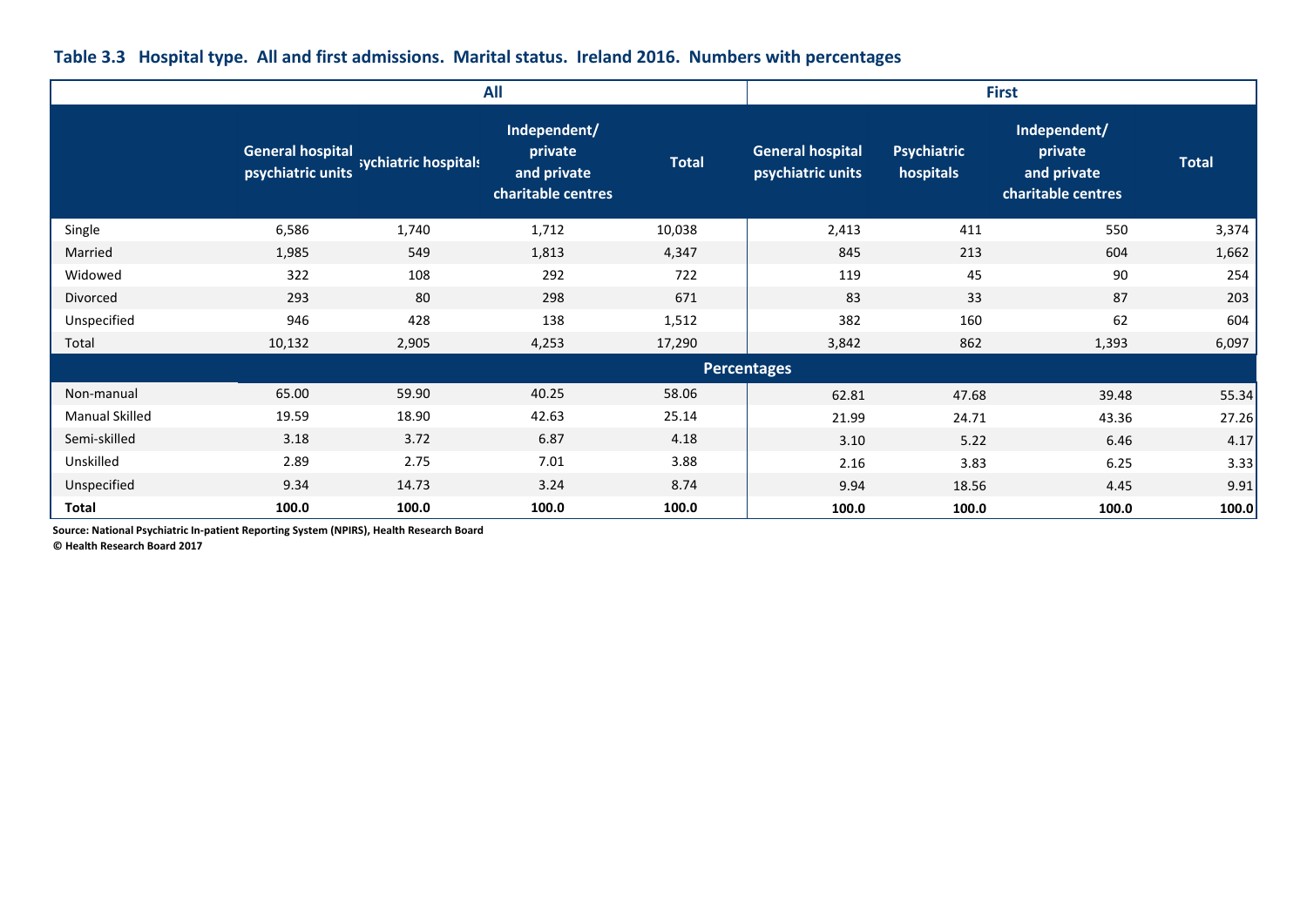|                               |                                              |                                 | <b>Numbers</b>                                               |              |                                              | <b>Percentages</b>       |                                                              |              |
|-------------------------------|----------------------------------------------|---------------------------------|--------------------------------------------------------------|--------------|----------------------------------------------|--------------------------|--------------------------------------------------------------|--------------|
|                               | <b>General hospital</b><br>psychiatric units | <b>Psychiatric</b><br>hospitals | Independent/<br>private<br>and private<br>charitable centres | <b>Total</b> | <b>General hospital</b><br>psychiatric units | Psychiatric<br>hospitals | Independent/<br>private<br>and private<br>charitable centres | <b>Total</b> |
| Farmers                       | 198                                          | 52                              | 80                                                           | 330          | 1.95                                         | 1.79                     | 1.88                                                         | 1.91         |
| <b>Agricultural Workers</b>   | 48                                           | 15                              | $\overline{7}$                                               | 70           | 0.47                                         | 0.52                     | 0.16                                                         | 0.40         |
| Higher Professional           | 195                                          | 34                              | 385                                                          | 614          | 1.92                                         | 1.17                     | 9.05                                                         | 3.55         |
| Lower Professional            | 496                                          | 128                             | 832                                                          | 1,456        | 4.90                                         | 4.41                     | 19.56                                                        | 8.42         |
| <b>Employers and Managers</b> | 171                                          | 39                              | 325                                                          | 535          | 1.69                                         | 1.34                     | 7.64                                                         | 3.09         |
| Own Account Workers           | 64                                           | 17                              | 56                                                           | 137          | 0.63                                         | 0.59                     | 1.32                                                         | 0.79         |
| Non-manual                    | 1,368                                        | 282                             | 852                                                          | 2,502        | 13.50                                        | 9.71                     | 20.03                                                        | 14.47        |
| <b>Manual Skilled</b>         | 662                                          | 115                             | 221                                                          | 998          | 6.53                                         | 3.96                     | 5.20                                                         | 5.77         |
| Semi-skilled                  | 656                                          | 136                             | 139                                                          | 931          | 6.47                                         | 4.68                     | 3.27                                                         | 5.38         |
| Unskilled                     | 727                                          | 126                             | 43                                                           | 896          | 7.18                                         | 4.34                     | 1.01                                                         | 5.18         |
| Unspecified                   | 5,547                                        | 1,961                           | 1,313                                                        | 8,821        | 54.75                                        | 67.50                    | 30.87                                                        | 51.02        |
| <b>Total</b>                  | 10,132                                       | 2,905                           | 4,253                                                        | 17,290       | 100.0                                        | 100.0                    | 100.0                                                        | 100.0        |

### **Table 3.4 Hospital type. All admissions. Socio-economic group. Ireland 2016. Numbers with percentages**

**Source: National Psychiatric In-patient Reporting System (NPIRS), Health Research Board**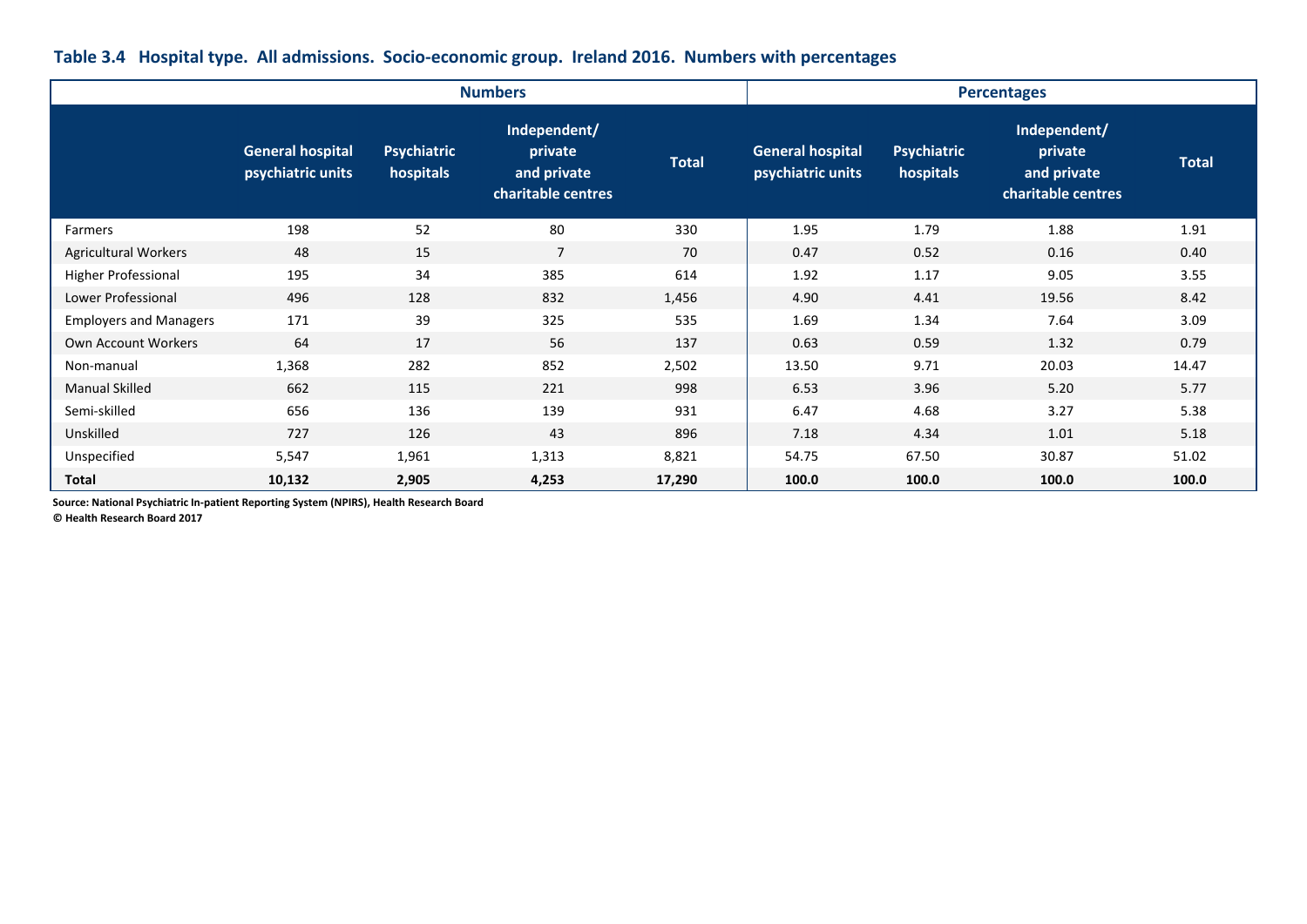|                               |                                              |                                 | <b>Numbers</b>                                               |              | <b>Percentages</b>                           |                                 |                                                              |              |  |  |
|-------------------------------|----------------------------------------------|---------------------------------|--------------------------------------------------------------|--------------|----------------------------------------------|---------------------------------|--------------------------------------------------------------|--------------|--|--|
|                               | <b>General hospital</b><br>psychiatric units | <b>Psychiatric</b><br>hospitals | Independent/<br>private<br>and private<br>charitable centres | <b>Total</b> | <b>General hospital</b><br>psychiatric units | <b>Psychiatric</b><br>hospitals | Independent/<br>private<br>and private<br>charitable centres | <b>Total</b> |  |  |
| Farmers                       | 63                                           | 26                              | 19                                                           | 108          | 1.64                                         | 3.02                            | 1.36                                                         | 1.77         |  |  |
| <b>Agricultural Workers</b>   | 16                                           | $\overline{7}$                  | 2                                                            | 25           | 0.42                                         | 0.81                            | 0.23                                                         | 0.41         |  |  |
| <b>Higher Professional</b>    | 88                                           | 10                              | 88                                                           | 186          | 2.29                                         | 1.16                            | 6.32                                                         | 3.05         |  |  |
| Lower Professional            | 204                                          | 47                              | 190                                                          | 441          | 5.31                                         | 5.45                            | 13.64                                                        | 7.23         |  |  |
| <b>Employers and Managers</b> | 81                                           | 17                              | 100                                                          | 198          | 2.11                                         | 1.97                            | 7.18                                                         | 3.25         |  |  |
| Own Account Workers           | 24                                           | 9                               | 18                                                           | 51           | 0.62                                         | 1.04                            | 1.29                                                         | 0.84         |  |  |
| Non-manual                    | 493                                          | 86                              | 239                                                          | 818          | 12.83                                        | 9.98                            | 17.16                                                        | 13.42        |  |  |
| <b>Manual Skilled</b>         | 240                                          | 42                              | 51                                                           | 333          | 6.25                                         | 4.87                            | 3.66                                                         | 5.46         |  |  |
| Semi-skilled                  | 257                                          | 42                              | 27                                                           | 326          | 6.69                                         | 4.87                            | 1.94                                                         | 5.35         |  |  |
| Unskilled                     | 220                                          | 18                              | 15                                                           | 253          | 5.73                                         | 2.09                            | 1.08                                                         | 4.15         |  |  |
| Unspecified                   | 2,156                                        | 558                             | 644                                                          | 3,358        | 56.12                                        | 64.73                           | 46.23                                                        | 55.08        |  |  |
| <b>Total</b>                  | 3,842                                        | 862                             | 1,393                                                        | 6,097        | 100.0                                        | 100.0                           | 100.0                                                        | 100.0        |  |  |

### **Table 3.5 Hospital type. First admissions. Socio-economic group. Ireland 2016. Numbers with percentages**

**Source: National Psychiatric In-patient Reporting System (NPIRS), Health Research Board**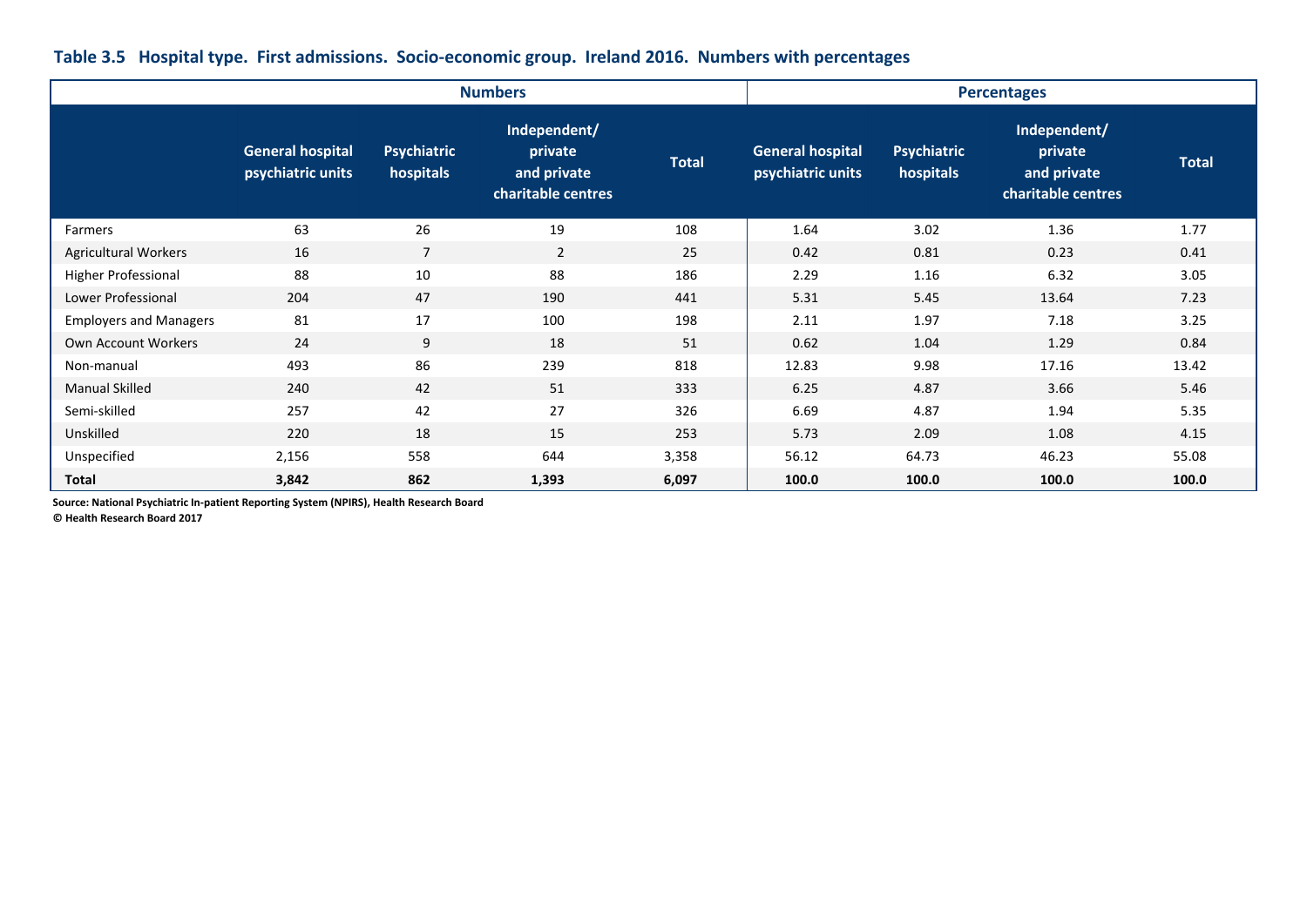#### **Table 3.6 Hospital type. All admissions. Primary admissions diagnosis. Ireland 2016. Numbers with percentages**

|                                                                  |                                              |                                 | <b>Numbers</b>                                               | <b>Percentages</b> |                                              |                          |                                                              |              |
|------------------------------------------------------------------|----------------------------------------------|---------------------------------|--------------------------------------------------------------|--------------------|----------------------------------------------|--------------------------|--------------------------------------------------------------|--------------|
|                                                                  | <b>General hospital</b><br>psychiatric units | <b>Psychiatric</b><br>hospitals | Independent/<br>private<br>and private<br>charitable centres | <b>Total</b>       | <b>General hospital</b><br>psychiatric units | Psychiatric<br>hospitals | Independent/<br>private<br>and private<br>charitable centres | <b>Total</b> |
| <b>Organic Mental Disorders</b>                                  | 185                                          | 179                             | 126                                                          | 490                | 1.83                                         | 6.16                     | 2.96                                                         | 2.83         |
| <b>Alcoholic Disorders</b>                                       | 489                                          | 141                             | 630                                                          | 1,260              | 4.83                                         | 4.85                     | 14.81                                                        | 7.29         |
| Other Drug Disorders                                             | 647                                          | 190                             | 106                                                          | 943                | 6.39                                         | 6.54                     | 2.49                                                         | 5.45         |
| Schizophrenia, Schizotypal and Delusional Disorders              | 2,294                                        | 798                             | 336                                                          | 3,428              | 22.64                                        | 27.47                    | 7.90                                                         | 19.83        |
| Depressive Disorders                                             | 2,487                                        | 476                             | 1,738                                                        | 4,701              | 24.55                                        | 16.39                    | 40.87                                                        | 27.19        |
| Mania                                                            | 1,202                                        | 291                             | 395                                                          | 1,888              | 11.86                                        | 10.02                    | 9.29                                                         | 10.92        |
| Neuroses                                                         | 834                                          | 194                             | 465                                                          | 1,493              | 8.23                                         | 6.68                     | 10.93                                                        | 8.64         |
| <b>Eating Disorders</b>                                          | 42                                           | 4                               | 104                                                          | 150                | 0.41                                         | 0.14                     | 2.45                                                         | 0.87         |
| Personality and Behavioural Disorders                            | 856                                          | 298                             | 158                                                          | 1,312              | 8.45                                         | 10.26                    | 3.72                                                         | 7.59         |
| <b>Intellectual Disability</b>                                   | 53                                           | 14                              | $\mathbf{0}$                                                 | 67                 | 0.52                                         | 0.48                     | 0.00                                                         | 0.39         |
| Development Disorders                                            | 33                                           | 11                              | 17                                                           | 61                 | 0.33                                         | 0.38                     | 0.40                                                         | 0.35         |
| Behavioural and Emotional Disorders of Childhood and Adolescence | 8                                            | 1                               | 8                                                            | 17                 | 0.08                                         | 0.03                     | 0.19                                                         | 0.10         |
| Other and Unspecified                                            | 1,002                                        | 308                             | 170                                                          | 1,480              | 9.89                                         | 10.60                    | 4.00                                                         | 8.56         |
| <b>Total</b>                                                     | 10,132                                       | 2,905                           | 4,253                                                        | 17,290             | 100.0                                        | 100.0                    | 100.0                                                        | 100.0        |

**Source: National Psychiatric In-patient Reporting System (NPIRS), Health Research Board**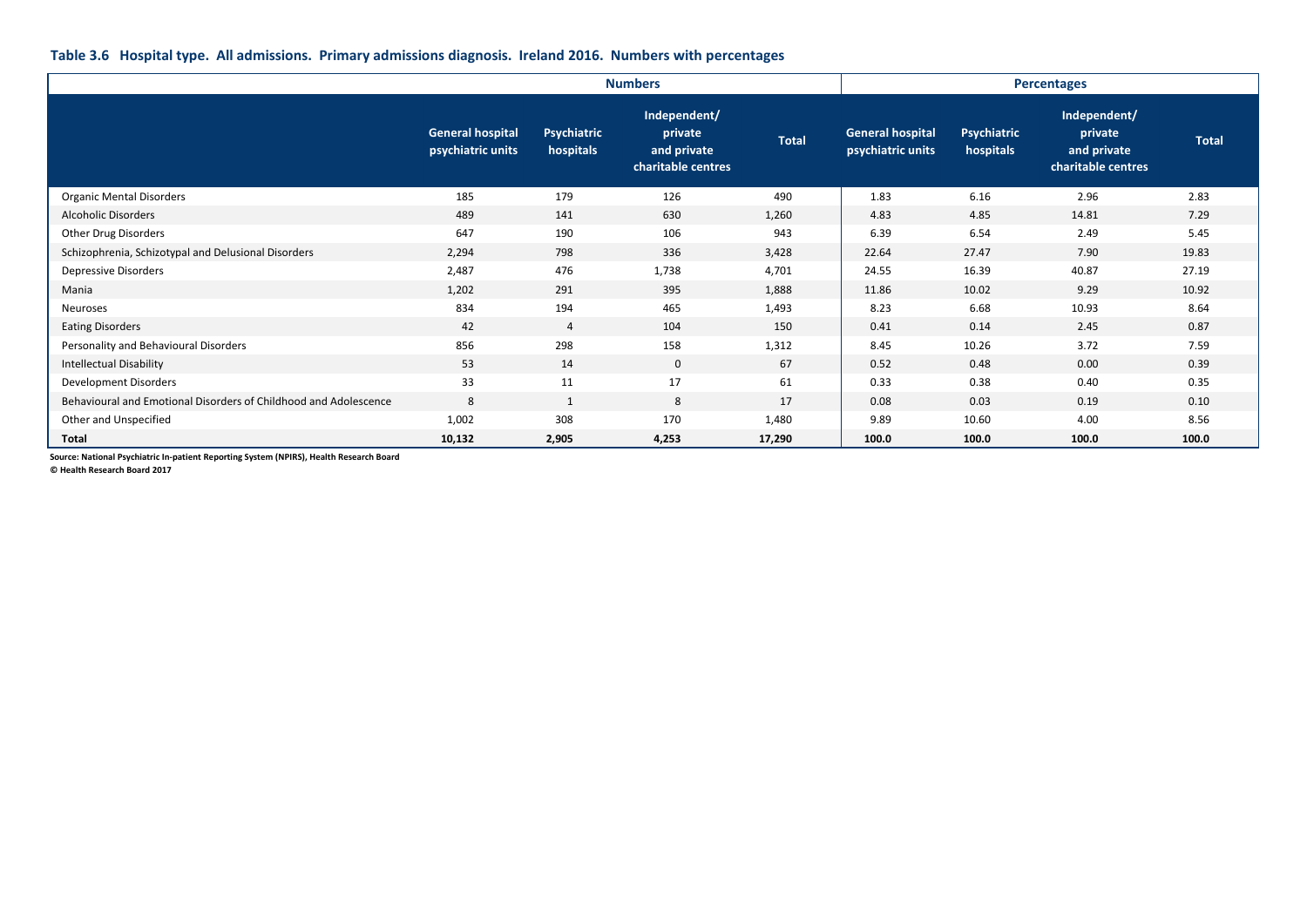#### **Table 3.7 Hospital type. First admissions. Primary admission diagnosis. Ireland 2016. Numbers with percentages**

|                                                                  |                                              |                      | <b>Numbers</b>                                               | <b>Percentages</b> |                                       |                                 |                                                              |              |
|------------------------------------------------------------------|----------------------------------------------|----------------------|--------------------------------------------------------------|--------------------|---------------------------------------|---------------------------------|--------------------------------------------------------------|--------------|
|                                                                  | <b>General hospital</b><br>psychiatric units | sychiatric hospitals | Independent/<br>private<br>and private<br>charitable centres | <b>Total</b>       | General hospital<br>psychiatric units | <b>Psychiatric</b><br>hospitals | Independent/<br>private<br>and private<br>charitable centres | <b>Total</b> |
| <b>Organic Mental Disorders</b>                                  | 116                                          | 98                   | 73                                                           | 287                | 3.02                                  | 11.37                           | 5.24                                                         | 4.71         |
| <b>Alcoholic Disorders</b>                                       | 179                                          | 47                   | 219                                                          | 445                | 4.66                                  | 5.45                            | 15.72                                                        | 7.30         |
| Other Drug Disorders                                             | 286                                          | 80                   | 49                                                           | 415                | 7.44                                  | 9.28                            | 3.52                                                         | 6.81         |
| Schizophrenia, Schizotypal and Delusional Disorders              | 627                                          | 159                  | 56                                                           | 842                | 16.32                                 | 18.45                           | 4.02                                                         | 13.81        |
| Depressive Disorders                                             | 1,025                                        | 174                  | 548                                                          | 1,747              | 26.68                                 | 20.19                           | 39.34                                                        | 28.65        |
| Mania                                                            | 317                                          | 48                   | 93                                                           | 458                | 8.25                                  | 5.57                            | 6.68                                                         | 7.51         |
| Neuroses                                                         | 444                                          | 90                   | 187                                                          | 721                | 11.56                                 | 10.44                           | 13.42                                                        | 11.83        |
| <b>Eating Disorders</b>                                          | 17                                           | $\mathbf 0$          | 61                                                           | 78                 | 0.44                                  | 0.00                            | 4.38                                                         | 1.28         |
| Personality and Behavioural Disorders                            | 200                                          | 52                   | 41                                                           | 293                | 5.21                                  | 6.03                            | 2.94                                                         | 4.81         |
| <b>Intellectual Disability</b>                                   | 15                                           | $\mathbf 0$          | $\mathbf 0$                                                  | 15                 | 0.39                                  | 0.00                            | 0.00                                                         | 0.25         |
| Development Disorders                                            | 19                                           | $\overline{3}$       | 7                                                            | 29                 | 0.49                                  | 0.35                            | 0.50                                                         | 0.48         |
| Behavioural and Emotional Disorders of Childhood and Adolescence | 6                                            | $\mathbf{1}$         | 5                                                            | 12                 | 0.16                                  | 0.12                            | 0.36                                                         | 0.20         |
| Other and Unspecified                                            | 591                                          | 110                  | 54                                                           | 755                | 15.38                                 | 12.76                           | 3.88                                                         | 12.38        |
| <b>Total</b>                                                     | 3,842                                        | 862                  | 1,393                                                        | 6,097              | 100.0                                 | 100.0                           | 100.0                                                        | 100.0        |

**Source: National Psychiatric In-patient Reporting System (NPIRS), Health Research Board**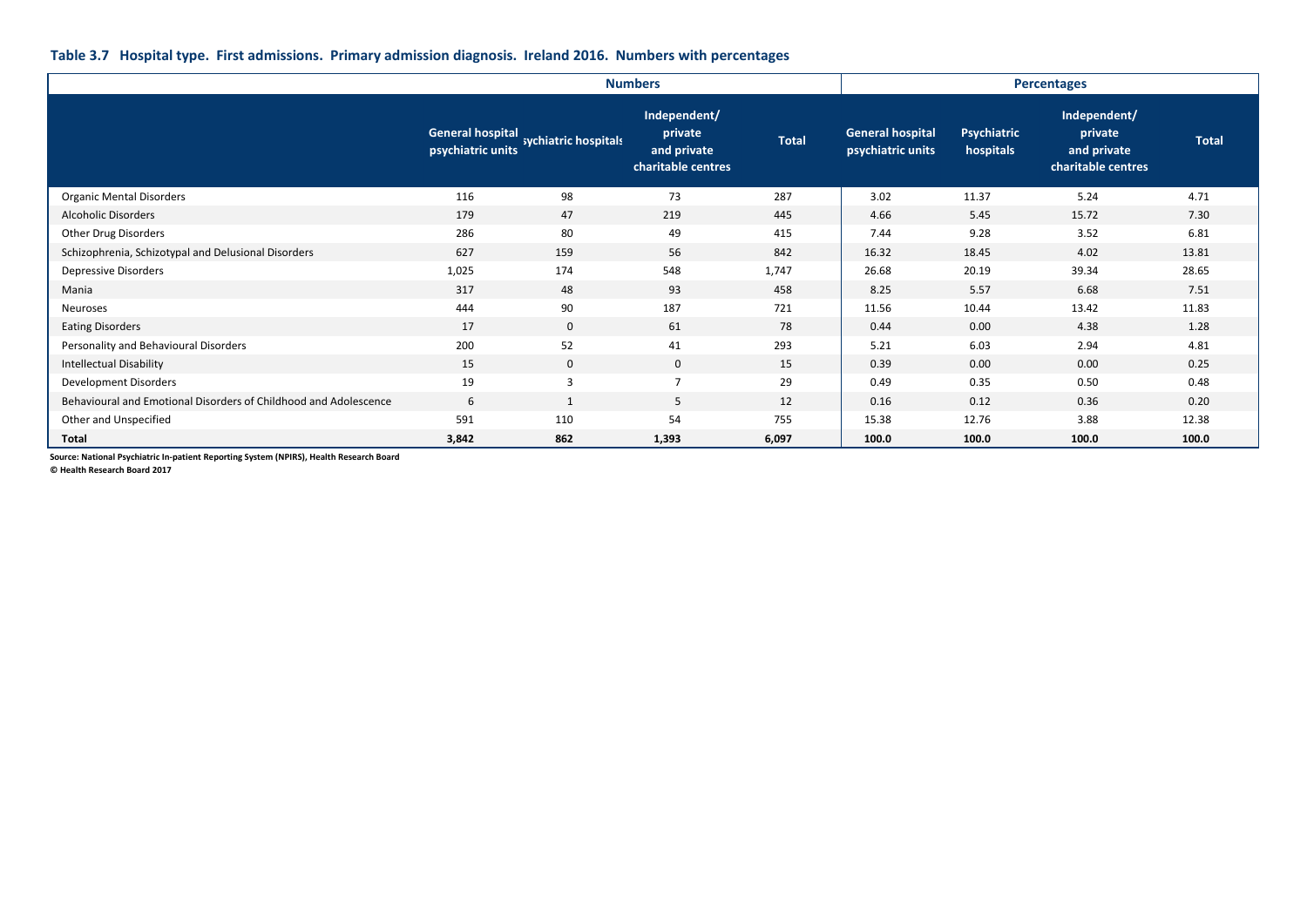# **Table 3.8 Hospital type. All and first admissions. Legal status. Ireland 2016. Numbers with percentages**

|                                                    |                  | <b>Numbers</b> |              |                  |             |              |  |  |  |  |  |
|----------------------------------------------------|------------------|----------------|--------------|------------------|-------------|--------------|--|--|--|--|--|
|                                                    |                  | <b>All</b>     |              | <b>First</b>     |             |              |  |  |  |  |  |
|                                                    | <b>Voluntary</b> | Involuntary    | <b>Total</b> | <b>Voluntary</b> | Involuntary | <b>Total</b> |  |  |  |  |  |
| General hospital psychiatric units                 | 8,526            | 1,606          | 10,132       | 3,217            | 625         | 3,842        |  |  |  |  |  |
| Psychiatric hospitals/continuing care units        | 2,383            | 522            | 2,905        | 676              | 186         | 862          |  |  |  |  |  |
| Independent/private and private charitable centres | 4,159            | 94             | 4,253        | 1,365            | 28          | 1,393        |  |  |  |  |  |
| <b>Total</b>                                       | 15,068           | 2,222          | 17,290       | 5,258            | 839         | 6,097        |  |  |  |  |  |
|                                                    |                  |                |              | Percentages      |             |              |  |  |  |  |  |
| General hospital psychiatric units                 | 84.15            | 15.85          | 100.0        | 83.73            | 16.27       | 100.0        |  |  |  |  |  |
| Psychiatric hospitals/continuing care units        | 82.03            | 17.97          | 100.0        | 78.42            | 21.58       | 100.0        |  |  |  |  |  |
| Independent/private and private charitable centres | 97.79            | 2.21           | 100.0        | 97.99            | 2.01        | 100.0        |  |  |  |  |  |
| <b>Total</b>                                       | 87.15            | 12.85          | 100.0        | 86.24            | 13.76       | 100.0        |  |  |  |  |  |

**Source: National Psychiatric In-patient Reporting System (NPIRS), Health Research Board**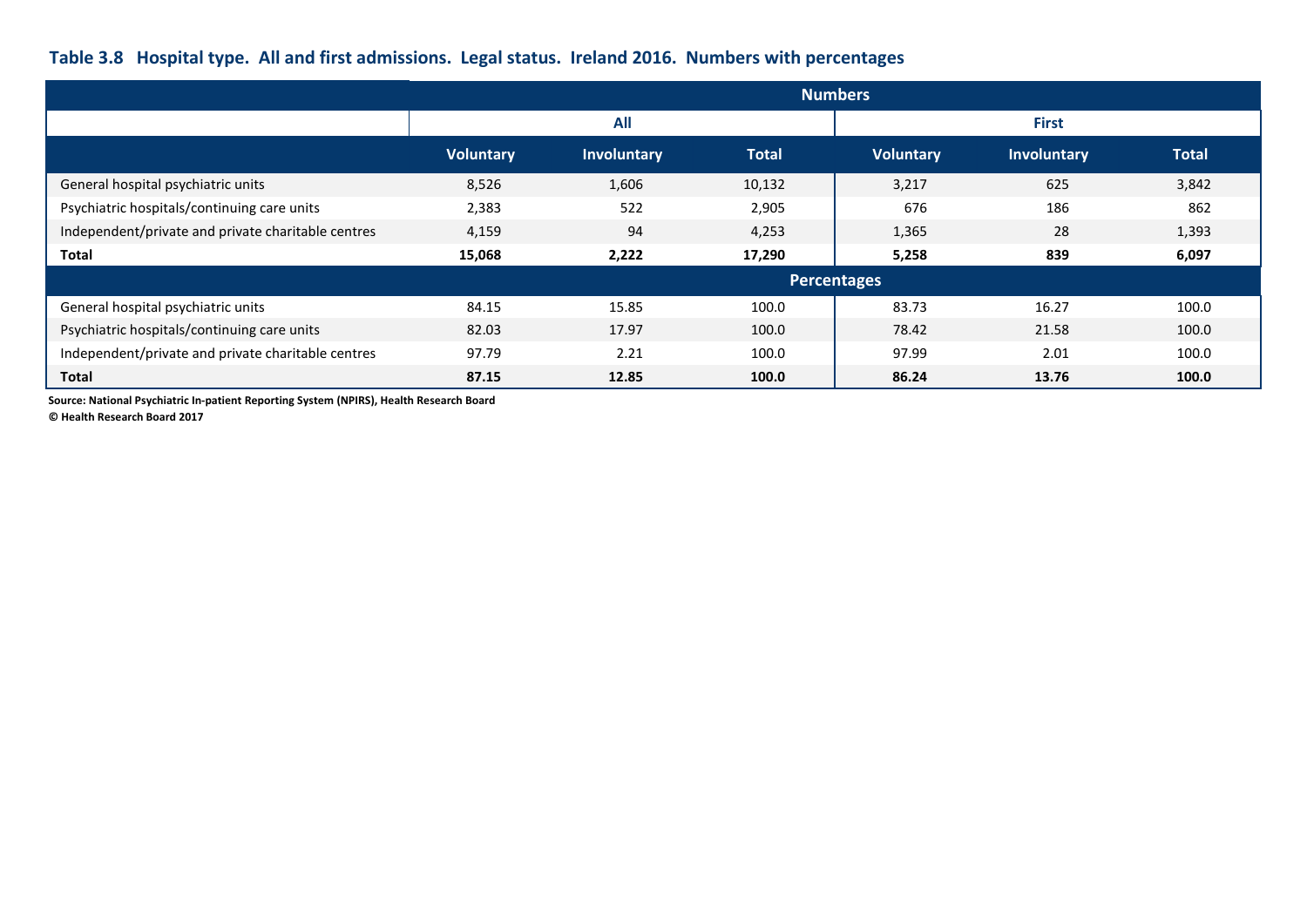## **Table 3.9 Hospital type. Discharges (including deaths). Length of stay. Ireland 2016. Numbers with percentages**

|                                                    | <b>Numbers</b>         |                |                    |                     |                           |                    |                     |                      |                      |              |
|----------------------------------------------------|------------------------|----------------|--------------------|---------------------|---------------------------|--------------------|---------------------|----------------------|----------------------|--------------|
|                                                    | <b>Under</b><br>1 week | $1 - 2$ weeks. | $2 - <$<br>4 weeks | $1 - <$<br>3 months | 3 months<br>$\sim$ 1 year | $1 - <$<br>5 years | $5 - <$<br>10 years | $10 - <$<br>25 years | 25 years<br>and over | <b>Total</b> |
| General hospital psychiatric units                 | 3,508                  | 2,052          | 2,021              | 2,041               | 439                       | 55                 | 2                   | $\Omega$             | 0                    | 10,118       |
| Psychiatric hospitals                              | 982                    | 540            | 490                | 589                 | 192                       | 62                 | 17                  | 22                   | 12                   | 2,906        |
| Independent/private and private charitable centres | 662                    | 416            | 806                | 2,192               | 189                       | 28                 | 6                   | $\overline{2}$       |                      | 4,302        |
| <b>Total</b>                                       | 5,152                  | 3,008          | 3,317              | 4,822               | 820                       | 145                | 25                  | 24                   | 13                   | 17,326       |
|                                                    |                        |                |                    |                     | <b>Percentages</b>        |                    |                     |                      |                      |              |
| General hospital psychiatric units                 | 34.67                  | 20.28          | 19.97              | 20.17               | 4.34                      | 0.54               | 0.02                | 0.00                 | 0.00                 | 100.0        |
| Psychiatric hospitals                              | 33.79                  | 18.58          | 16.86              | 20.27               | 6.61                      | 2.13               | 0.58                | 0.76                 | 0.41                 | 100.0        |
| Independent/private and private charitable centres | 15.39                  | 9.67           | 18.74              | 50.95               | 4.39                      | 0.65               | 0.14                | 0.05                 | 0.02                 | 100.0        |
| <b>Total</b>                                       | 29.74                  | 17.36          | 19.14              | 27.83               | 4.73                      | 0.84               | 0.14                | 0.14                 | 0.08                 | 100.0        |

**Source: National Psychiatric In-patient Reporting System (NPIRS), Health Research Board**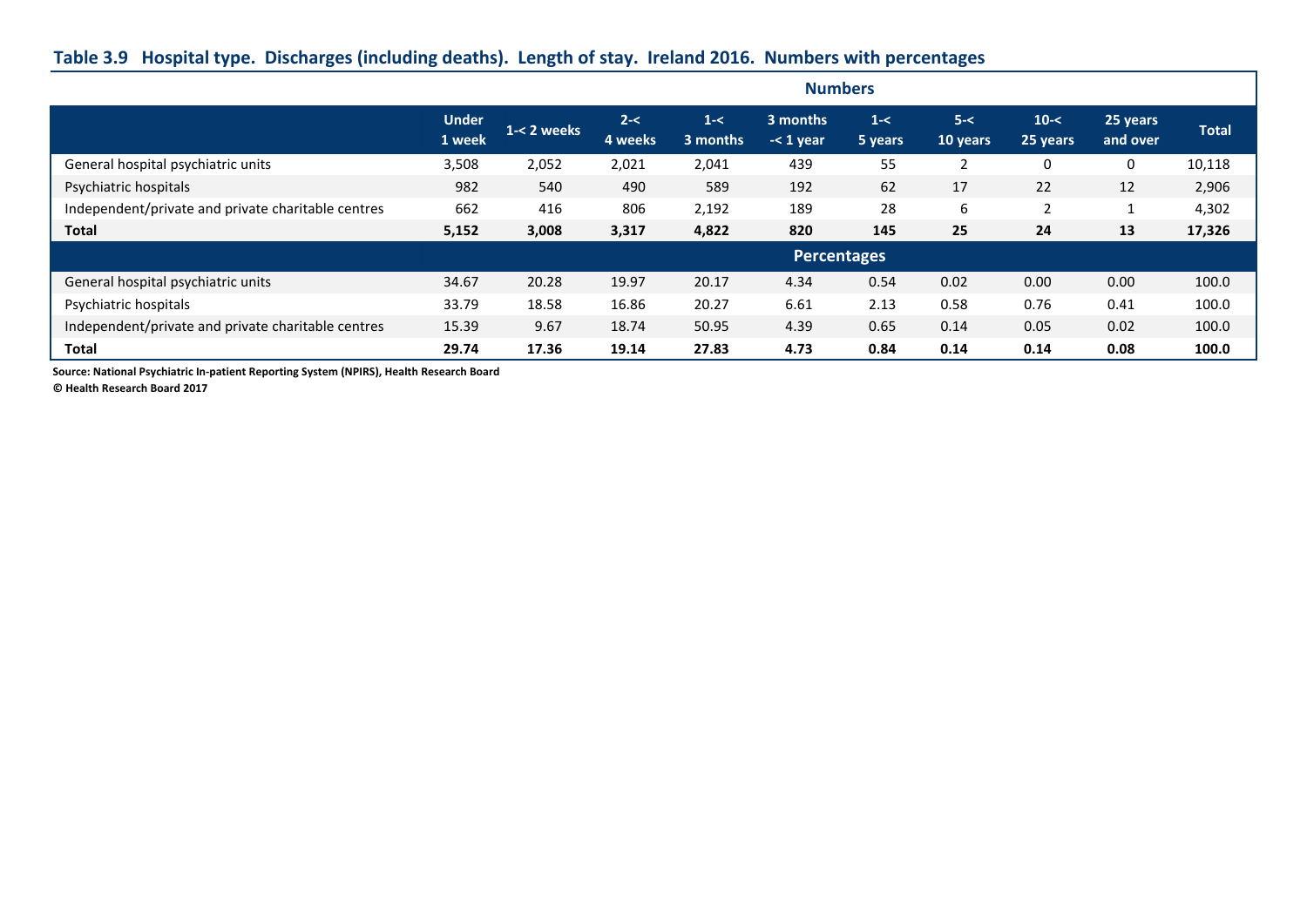## **Table 3.10a Hospital type. In-patient days for all lengths of stay. Ireland 2016. categories.**

|                                                    |                | <b>Discharges</b>  | In-patient days |                    |                           |                                 |  |  |
|----------------------------------------------------|----------------|--------------------|-----------------|--------------------|---------------------------|---------------------------------|--|--|
|                                                    | <b>Numbers</b> | <b>Percentages</b> | <b>Numbers</b>  | <b>Percentages</b> | Average<br>number of days | <b>Median</b><br>number of days |  |  |
| General hospital psychiatric units                 | 10,126         | 58.44              | 274.606         | 27.47              | 27.1                      | 11.0                            |  |  |
| Psychiatric hospitals                              | 2,898          | 16.73              | 514,443         | 51.47              | 177.5                     | 12.0                            |  |  |
| Independent/private and private charitable centres | 4,302          | 24.83              | 210,479         | 21.06              | 48.9                      | 31.0                            |  |  |
| Total                                              | 17,326         | 100.0              | 999,528         | 100.0              | 57.7                      | 15.0                            |  |  |

**Source: National Psychiatric In-patient Reporting System (NPIRS), Health Research Board**